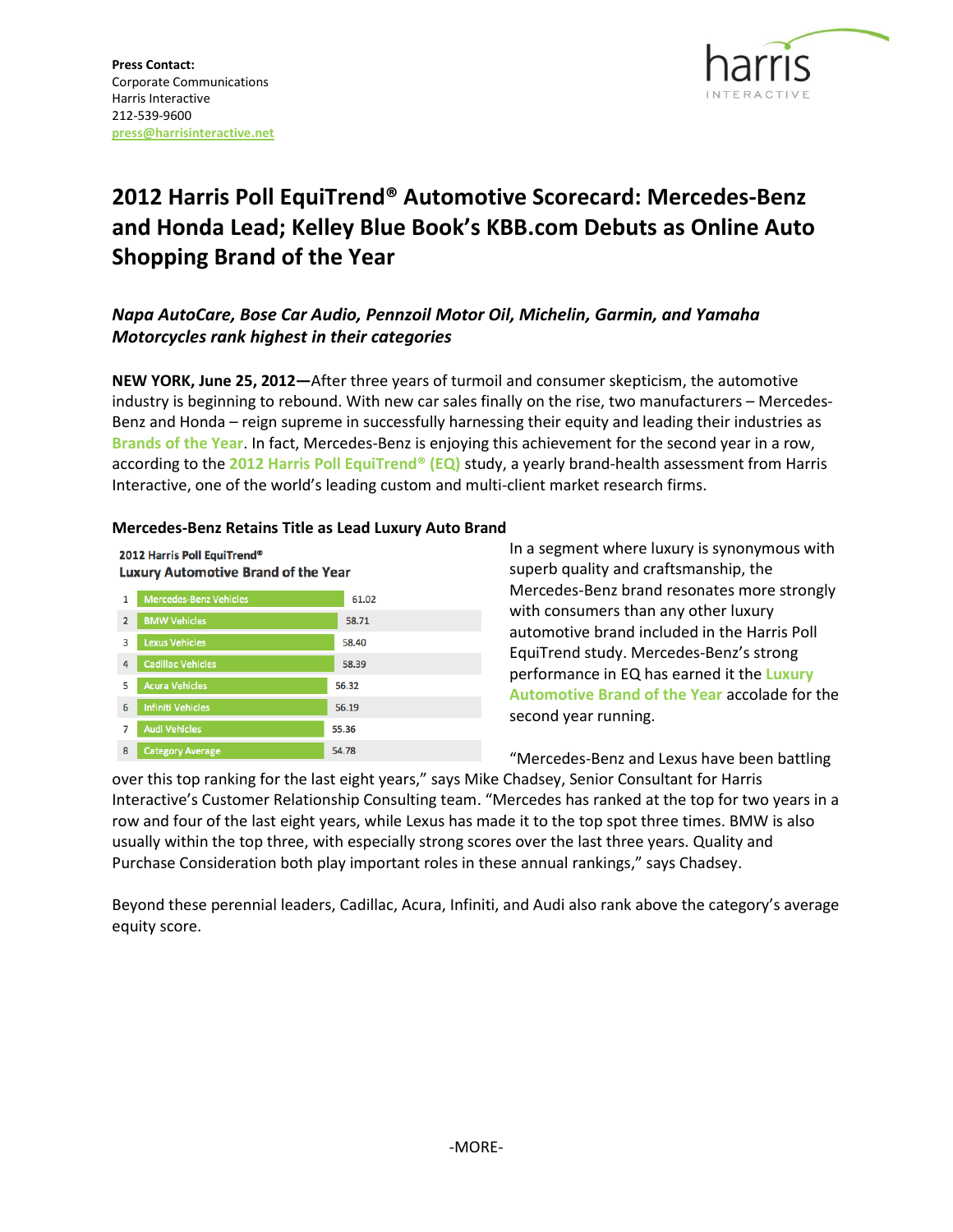

### **Honda: America's Favorite Full Line Automaker**



| $\mathbf{1}$   | <b>Honda Vehicles</b>      | 62.55 |
|----------------|----------------------------|-------|
| 2              | <b>Toyota Vehicles</b>     | 62.51 |
| $\overline{3}$ | <b>Ford Vehicles</b>       | 62.10 |
| 4              | <b>Chevrolet Vehicles</b>  | 61.95 |
| 5              | <b>Nissan Vehicles</b>     | 57.29 |
| 6              | <b>Subaru Vehicles</b>     | 55.40 |
| $\overline{7}$ | <b>Hyundai Vehicles</b>    | 53.61 |
| 8              | <b>Volkswagen Vehicles</b> | 53.39 |
|                | <b>Category Average</b>    | 53.02 |

The ranking was close and the results are in  $-$ Honda overtakes both Toyota and Ford to become the **[2012 Full Line Automotive Brand](http://www.harrisinteractive.com/insights/EquiTrendRankings.aspx#Automotive)  [of the Year](http://www.harrisinteractive.com/insights/EquiTrendRankings.aspx#Automotive)**. It replaces last year's top-ranked automaker, Ford.

Having overcome some quality concerns and recalls in 2011, Toyota has come back strong. It climbs into second place, which is up two notches from its fourth-place position in 2011, and that much closer to the top spot it held only two years ago in 2010. Toyota's increase in brand equity is the largest of the brands

measured in the category.

Although its equity score has actually increased, Ford has slipped to third place in the 2012 rankings— a further testament to the highly competitive nature of the automotive market. Chevrolet, Nissan, Subaru, Hyundai, and Volkswagen also rank above average in the full line automotive category.

In addition to measuring the brand equity of the luxury and full line automotive manufacturers, EQ also measures the auto industry's ancillary products and services, including tires, motor oil, and service centers, among others. Here's a look at the top brands in each category and how each of the categories stacks up overall:

# **Kelley Blue Book's KBB.com Debuts as Online Auto Shopping Brand of the Year**

2012 Harris Poll EquiTrend® **Online Auto Shopping Brand of the Year** 



[Online auto sales sites](http://www.harrisinteractive.com/insights/equitrendrankings.aspx#OnlineOrganizations) constitute a new Harris Poll EquiTrend category for 2012, and Kelley Blue Book's KBB.com earns the **Online Auto Shopping Brand of the Year** accolade, followed by Edmunds.com in second place. KBB.com is the more familiar brand, due largely to its long

heritage and strong association as the industry benchmark for used car values. Additionally, KBB.com enjoys high Quality scores, compared to other brands surveyed.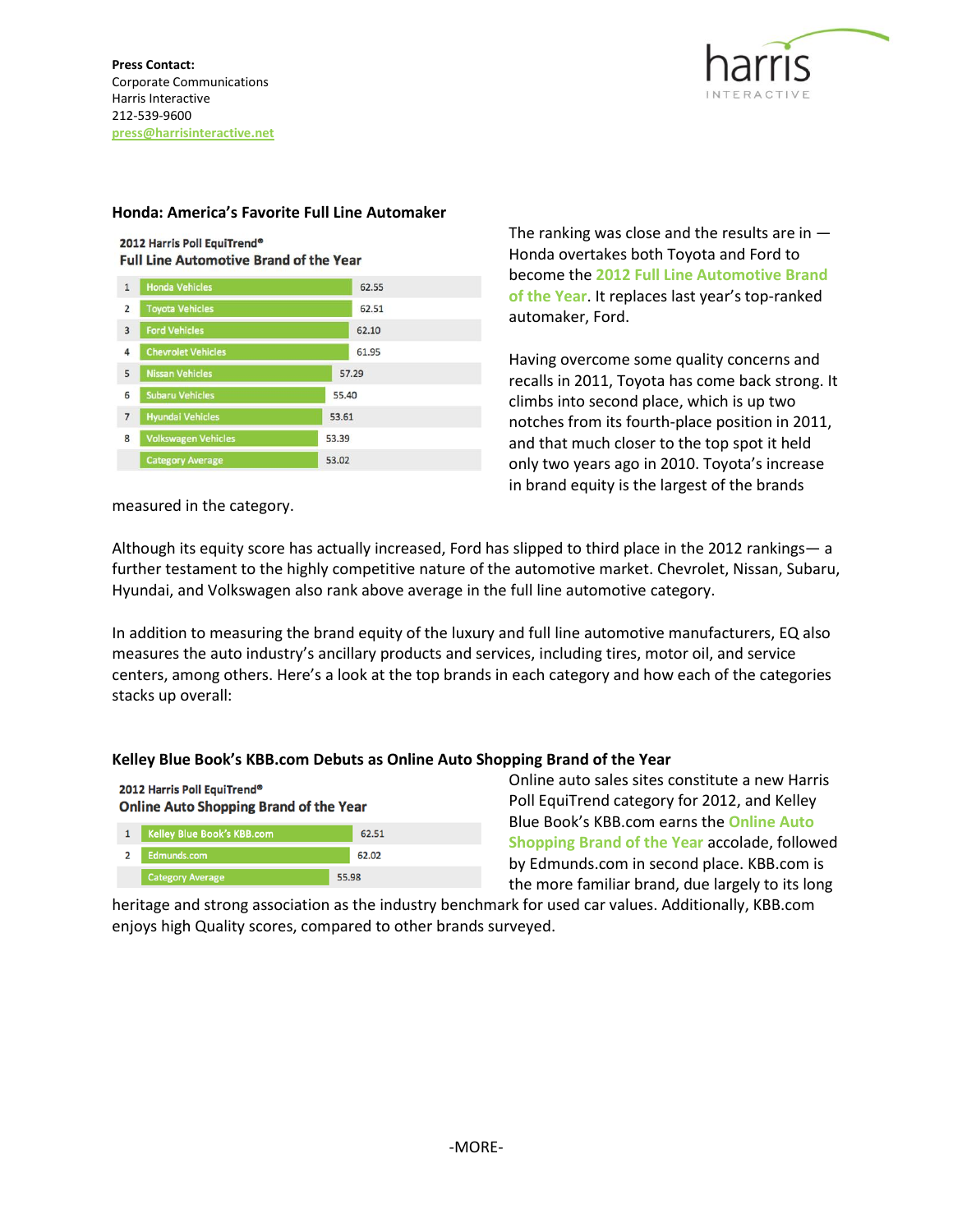**Press Contact:** Corporate Communications Harris Interactive 212-539-9600 **press@harrisinteractive.net**



# **Napa AutoCare Takes Brand of the Year Title in EQ Debut**

#### 2012 Harris Poll EquiTrend® **Auto Service Center Brand of the Year**

| 1              | <b>Napa AutoCare Center</b>                 | 61.05 |  |
|----------------|---------------------------------------------|-------|--|
| $\overline{2}$ | <b>Discount Tire</b>                        | 59.77 |  |
| 3              | <b>Goodyear Tire and Service Network</b>    | 58.14 |  |
| 4              | <b>National Tire and Battery</b>            | 56.99 |  |
| 5              | Valvoline Instant Oil Change                | 54.30 |  |
| 6              | <b>Firestone Automotive Service Centers</b> | 53.77 |  |
| 7              | <b>Walmart Tire &amp; Lube Express</b>      | 53.70 |  |
| 8              | <b>Mobil 1 Lube Express</b>                 | 53.66 |  |
|                | <b>Category Average</b>                     | 53.54 |  |

#### **Bose Tops New Car Audio Category**

#### 2012 Harris Poll EquiTrend® **Car Audio Brand of the Year**

|   | <b>Bose In-Vehicle Audio</b>             | 67.15 |
|---|------------------------------------------|-------|
| 2 | Harman/Kardon In-Vehicle Audio           | 65.82 |
| 3 | <b>Boston Acoustics In-Vehicle Audio</b> | 63.62 |
| 4 | <b>Infinity In-Vehicle Audio</b>         | 62.98 |
| 5 | Alpine In-Vehicle Audio                  | 62.22 |
|   | <b>Category Average</b>                  | 60.85 |

First-time EQ brand, Napa AutoCare outranks 19 competitors to earn the **[Automotive Service](http://www.harrisinteractive.com/insights/equitrendrankings.aspx#Automotive)  [Center Brand of the Year](http://www.harrisinteractive.com/insights/equitrendrankings.aspx#Automotive)** accolade in the 2012 Harris Poll EquiTrend study. Discount Tire, also a new brand to the EQ study, places second, surpassing last year's top-ranked brand, Goodyear Tire and Service Network, which fell to third. National Tire and Battery, Valvoline Instant Oil Change, Firestone Automotive Service Centers, Walmart Tire & Lube Express, and Mobil 1 Lube Express all round out the top eight brands above the category average.

Another of Harris Poll EquiTrend's new categories is **[Car Audio](http://www.harrisinteractive.com/insights/equitrendrankings.aspx#ConsumerElectronics)**, where Bose debuts as the Brand of the Year. This is an especially important finding for luxury automotive manufacturers, which select branded audio systems that fit their own brand promises and appeal to consumers.

"Bose enjoys very strong Familiarity, Quality,

and Purchase Intention scores among the general population, as well as top-ranked Leadership and Brand Momentum scores. Clearly, Americans see Bose as a leader within its category, as well as a brand that has a bright future," says Chadsey.

Well-known by consumers, Harman/Kardon, Boston Acoustics, Infinity, and Alpine all ranked above the category average.

#### **Pennzoil Motor Oil Makes It Three Years in a Row**

2012 Harris Poll EquiTrend® **Motor Oil Brand of the Year** 

| 1 | <b>Pennzoil Motor Oil</b>     | 63.93 |
|---|-------------------------------|-------|
| 2 | <b>Mobil 1 Motor Oil</b>      | 63.11 |
| 3 | <b>Valvoline Motor Oil</b>    | 62.83 |
| 4 | <b>Rotella Motor Oil</b>      | 62.48 |
| 5 | <b>Quaker State Motor Oil</b> | 62.14 |
| 6 | <b>Castrol Motor Oil</b>      | 62.02 |
|   | <b>Category Average</b>       | 61.65 |

In a category filled with many well-known brands, Pennzoil takes the **[Motor Oil Brand of](http://www.harrisinteractive.com/insights/equitrendrankings.aspx#OtherProducts)  [the Year](http://www.harrisinteractive.com/insights/equitrendrankings.aspx#OtherProducts)** honor for the third consecutive year. Despite a large drop in overall Familiarity, Pennzoil retains its strong Quality and Purchase Intention scores to keep its top ranking. Mobil 1, Valvoline, Rotella, Quaker State, and Castrol motor oils also placed above the category average.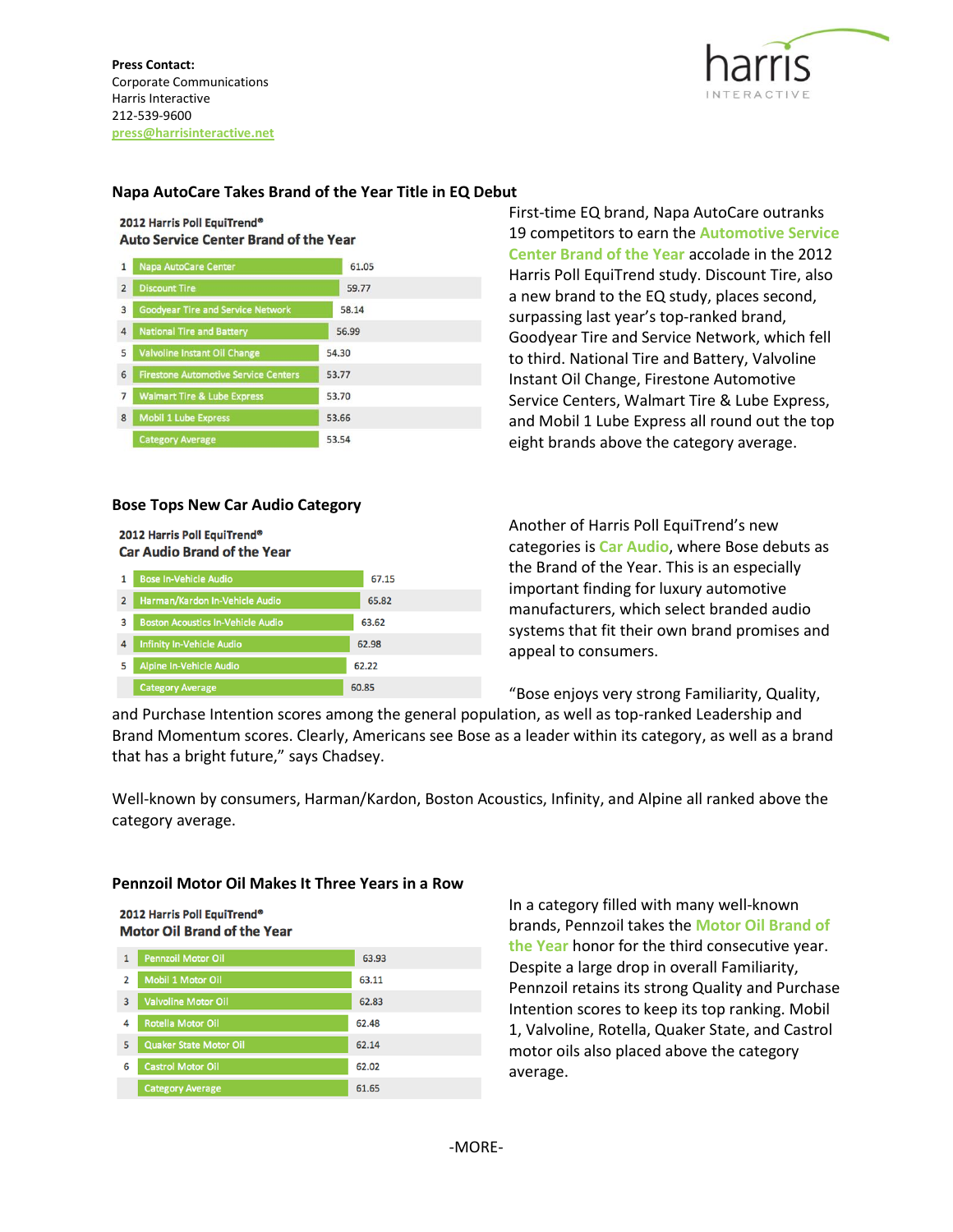

# **Michelin Enjoys Six Years as America's Tire Brand**

#### 2012 Harris Poll EquiTrend® **Automotive Tire Brand of the Year**

| 1 | <b>Michelin Automobile Tires</b>    | 66.43 |
|---|-------------------------------------|-------|
| 2 | <b>Goodyear Automobile Tires</b>    | 63.60 |
| 3 | <b>BF Goodrich Automobile Tires</b> | 62.31 |
| 4 | <b>Bridgestone Automobile Tires</b> | 60.73 |
| 5 | <b>Pirelli Automobile Tires</b>     | 60.42 |
| 6 | <b>Cooper Automobile Tires</b>      | 60.15 |
|   | <b>Category Average</b>             | 59.09 |

Michelin continues to dominate the automotive **[tire](http://www.harrisinteractive.com/insights/equitrendrankings.aspx#Automotive)** market, achieving the highestranked position in the Harris Poll EquiTrend study for six consecutive years. As usual, Goodyear and BF Goodrich round out the top three brands in the 2012 study. Bridgestone, Pirelli, and Cooper also rank better than the category average.

# **Garmin Navigates to Top Position**

2012 Harris Poll EquiTrend® **GPS Navigation System Brand of the Year** 

| 1 Garmin Navigation System | 66.19 |
|----------------------------|-------|
| 2 Category Average         | 59.20 |

Garmin is ranked as the **[GPS Navigation Brand](http://www.harrisinteractive.com/insights/equitrendrankings.aspx#ConsumerElectronics)  [of the Year](http://www.harrisinteractive.com/insights/equitrendrankings.aspx#ConsumerElectronics)** for 2012. Garmin leads in key aspects of brand equity, including Familiarity, Quality, and Purchase Intention.

# **Yamaha Cuts off Harley-Davidson**

| 2012 Harris Poll EquiTrend® |                                     |       |
|-----------------------------|-------------------------------------|-------|
|                             | <b>Motorcycle Brand of the Year</b> |       |
|                             | 1 Vamaha Motorcycles                | 50.89 |

| <b>Harley-Davidson Motorcycles</b> | 50.53 |  |
|------------------------------------|-------|--|
| <b>Category Average</b>            | 48.20 |  |

Gains made in Quality and Purchase Consideration by Yamaha pushed the brand ahead of Harley-Davidson to secure the **[Motorcycle Brand of the Year](http://www.harrisinteractive.com/insights/equitrendrankings.aspx#Motorcycles)** accolade in the 2012 Harris Poll EquiTrend study. Higher scores in Familiarity, Quality, and

Purchase Intention helped move Yamaha ahead of Harley-Davidson.

# **About Harris Poll EquiTrend®**

Harris Poll EquiTrend® is a leading Brand Equity tracking study conducted by Harris Interactive that measures and compares brand health for more than 1,500 brands. The study was conducted online from January 31 through February 20, 2012 and analyzes the responses of over 38,500 consumers on key measures of brand health - including how well the public knows a brand, how positively they think of the brand and their consideration to do business with or donate to a brand. Each brand is rated 1,000 times among respondents who are familiar with the brand. Harris Interactive has conducted its EquiTrend